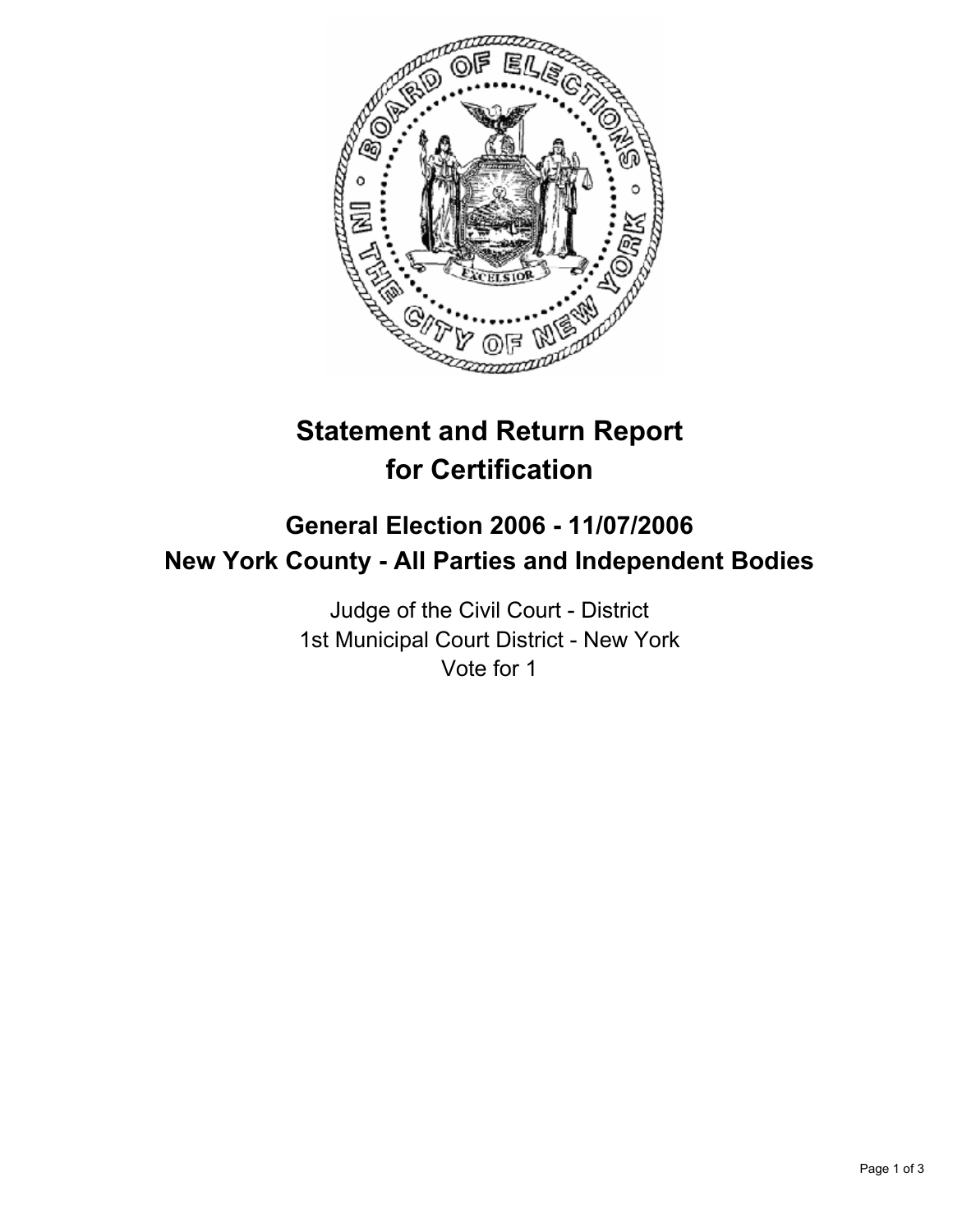

## **Assembly District 64**

| PUBLIC COUNTER              | 8,120 |  |
|-----------------------------|-------|--|
| <b>EMERGENCY</b>            | 42    |  |
| ABSENTEE/MILITARY           | 204   |  |
| <b>AFFIDAVIT</b>            | 276   |  |
| <b>Total Ballots</b>        | 8,710 |  |
| PAUL G FEINMAN (DEMOCRATIC) | 5,482 |  |
| FRED NORRIS (WRITE-IN)      |       |  |
| MICHAEL BENJAMIN (WRITE-IN) |       |  |
| MICHAEL WINFIELD (WRITE-IN) |       |  |
| RON MILLER (WRITE-IN)       |       |  |
| <b>Total Votes</b>          | 5,486 |  |
| Unrecorded                  | 3.224 |  |

**Assembly District 66**

| <b>PUBLIC COUNTER</b>       | 21,780 |
|-----------------------------|--------|
| <b>EMERGENCY</b>            | 143    |
| ABSENTEE/MILITARY           | 819    |
| <b>AFFIDAVIT</b>            | 790    |
| <b>Total Ballots</b>        | 23,992 |
| PAUL G FEINMAN (DEMOCRATIC) | 17,988 |
| DAVID SHIFREN (WRITE-IN)    |        |
| DONG IN CHOI (WRITE-IN)     |        |
| JADE RAHMANI (WRITE-IN)     |        |
| JOSHUA A. BARRO (WRITE-IN)  |        |
| LAWRENCE ALLIE (WRITE-IN)   |        |
| RAY ROOSTER (WRITE-IN)      |        |
| ROB LEDERER (WRITE-IN)      |        |
| THOMAS MILES (WRITE-IN)     |        |
| <b>Total Votes</b>          | 17,996 |
| Unrecorded                  | 5,996  |